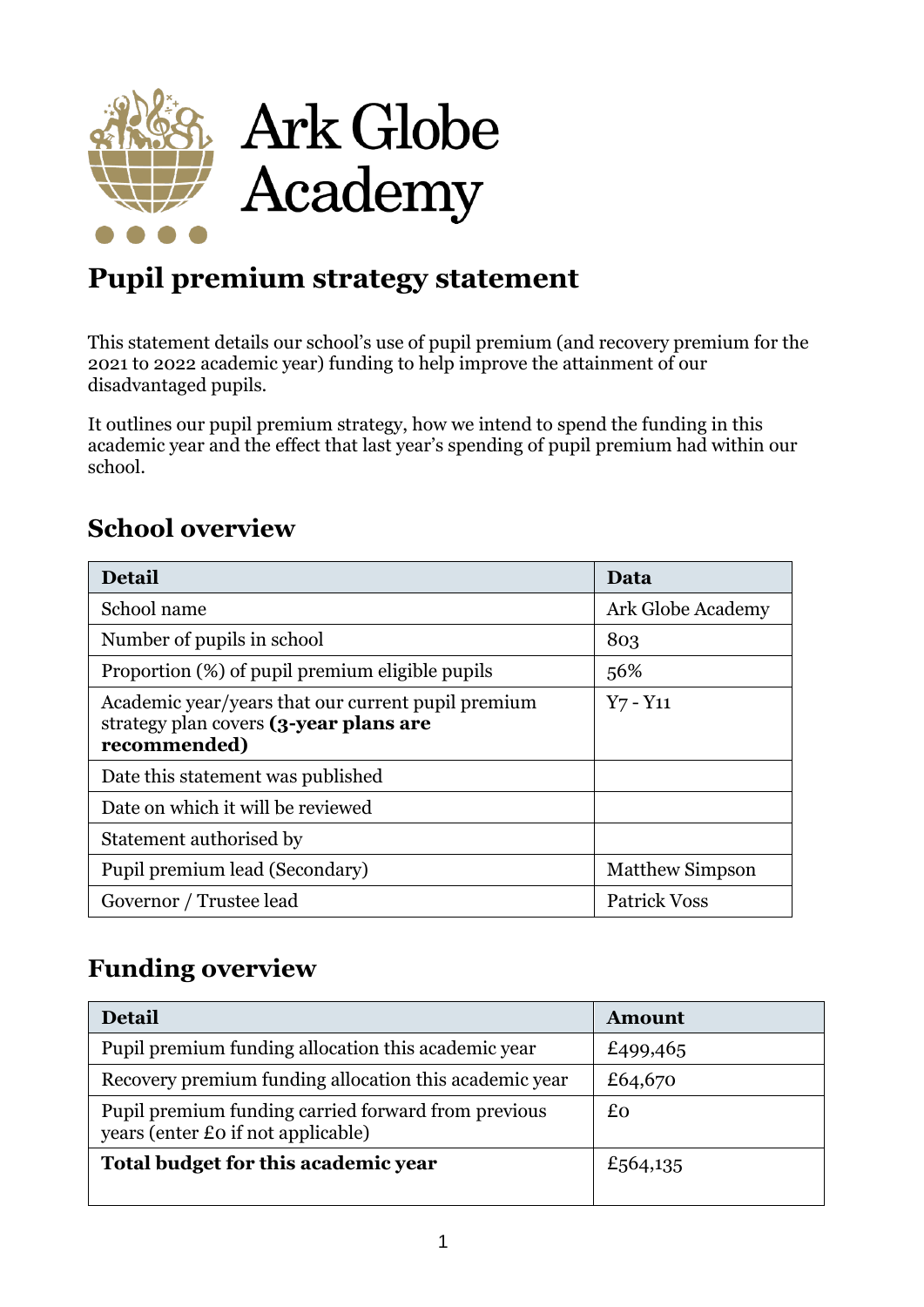# **Part A: Pupil premium strategy plan**

### **Statement of intent**

- Our key focus is to provide a high quality education to pupils that prepares all pupils for university and to be leaders in their community.
- This involves training teachers and wider staff to be better able to meet the needs of pupils through a curriculum that focuses on the academic, pastoral and cultural needs of pupils.
- At Ark Globe Academy, many pupils start school with low attainment and our aim is to ensure that they make accelerated progress as they move through the school and on to the next stage of their education.
- We focus our Pupil Premium spending, primarily on improving the quality of education pupils receive in line with research from the EEF (Education Endowment Foundation) and adopt a child-centred approach which involves targeted intervention and the provision of wider opportunities to address to academic, pastoral and cultural gaps where needed.
- The high level of socio-economic disadvantage that exists within the school means that a whole cohort approach is required.

# **Challenges**

This details the key challenges to achievement that we have identified among our disadvantaged pupils.

| <b>Challenge</b><br>number | Detail of challenge                   |
|----------------------------|---------------------------------------|
| Academic                   | Literacy & Oracy                      |
| <b>barriers</b>            | Social and cultural awareness         |
|                            | Self-regulation                       |
|                            | Staffing, resources and training      |
| 2. Additional              | Attendance                            |
| <b>barriers</b>            | Home life                             |
|                            | Community engagement with school life |
|                            | Community issues                      |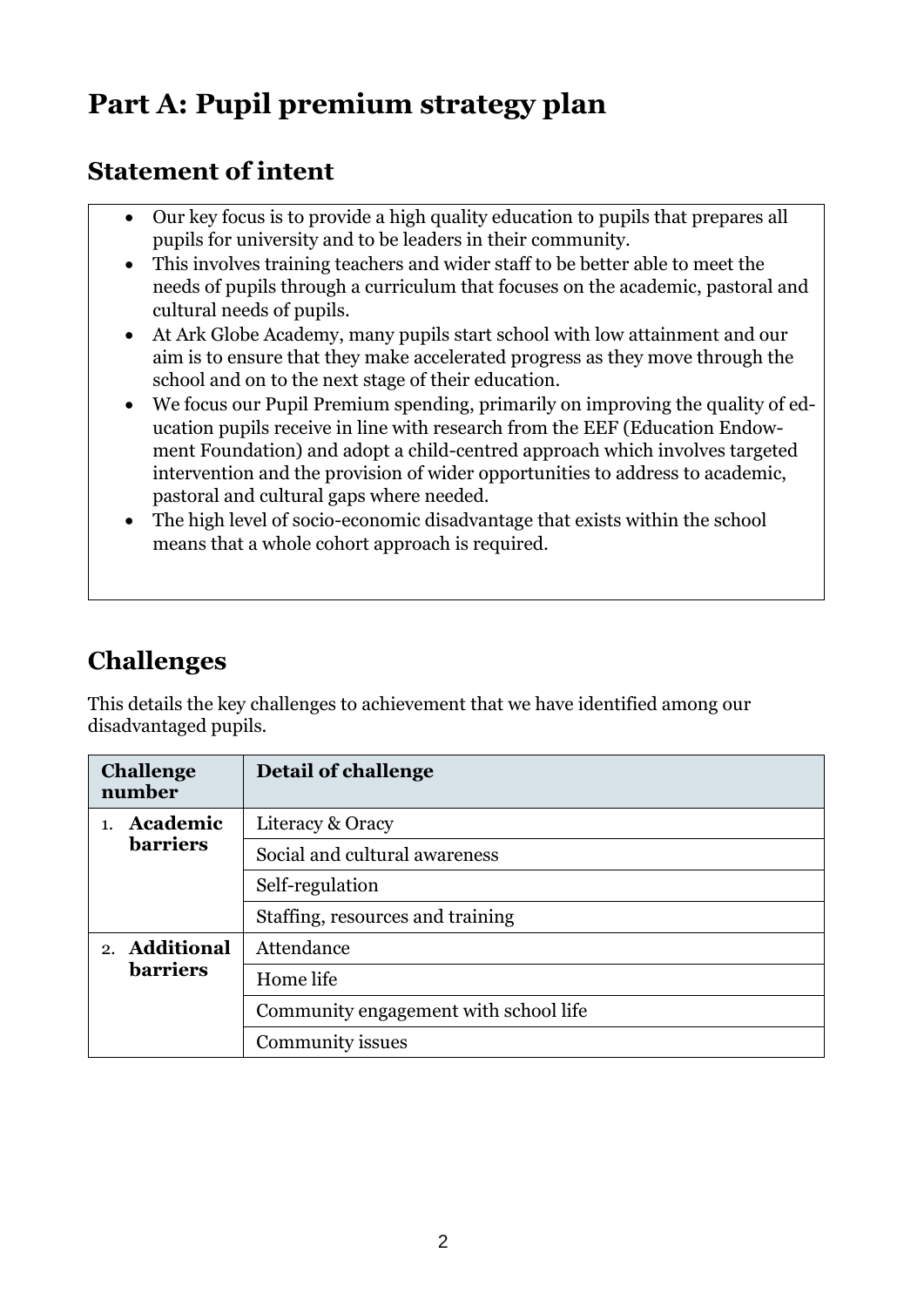## **Intended outcomes**

This explains the outcomes we are aiming for **by the end of our current strategy plan**, and how we will measure whether they have been achieved.

| <b>Intended outcome</b>                | <b>Success criteria</b>                            |
|----------------------------------------|----------------------------------------------------|
| An increase in the progress and        | Outcomes to be above national average at           |
| attainment of PP pupils                | all phases.                                        |
| High level of attendance for PP pupils | At least 96% attendance for PP pupils              |
| Participation and engagement in school | 100% of PP pupils engaged in enrichment            |
| life                                   | activities                                         |
| High levels of well-being and personal | 100% involved in extra-curricular                  |
| development                            | activities                                         |
|                                        | Reduction in Fixed Term and Internal<br>exclusions |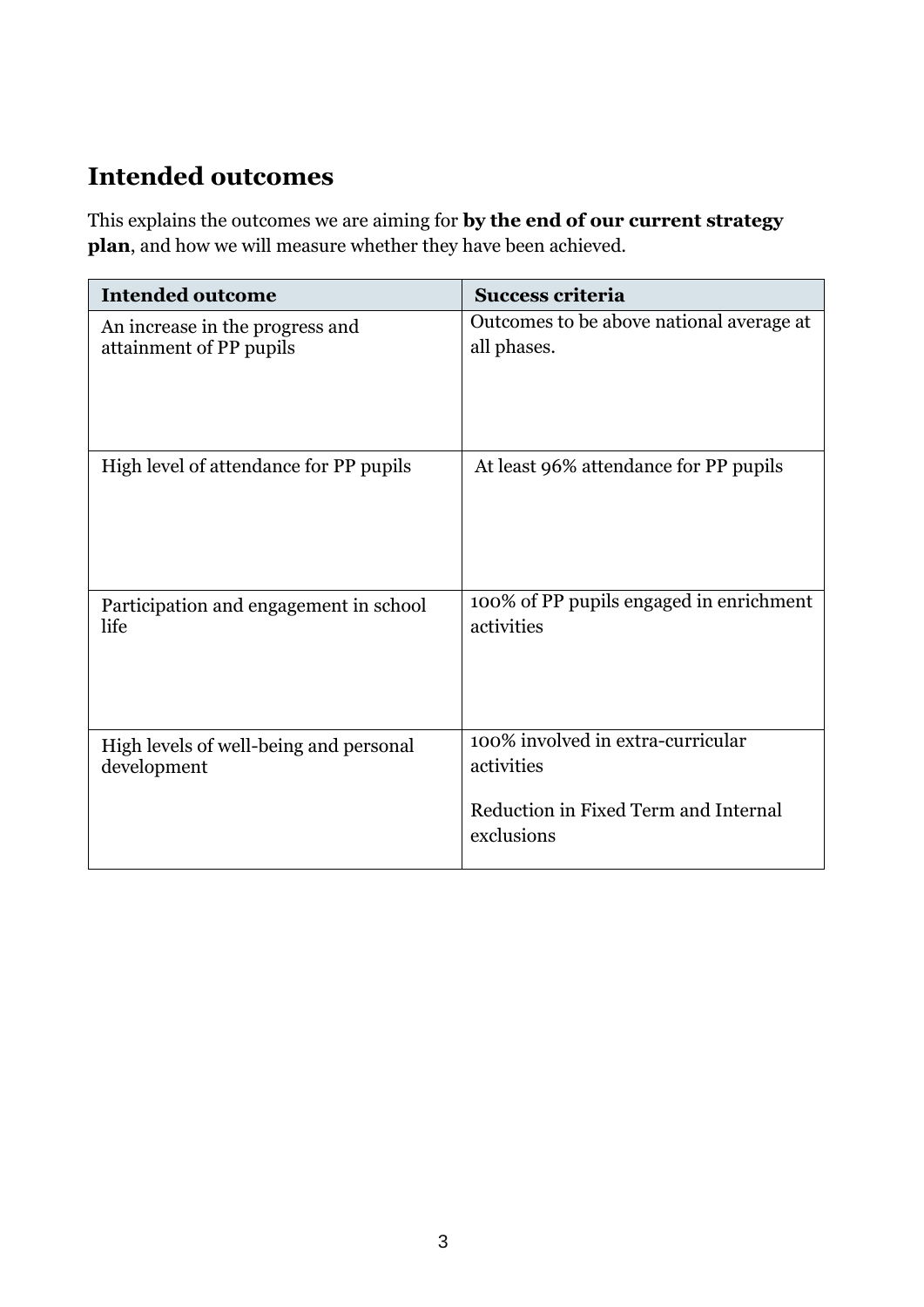## **Activity in this academic year**

This details how we intend to spend our pupil premium (and recovery premium funding) **this academic year** to address the challenges listed above.

#### **Teaching (for example, CPD, recruitment and retention)**

Budgeted cost: £ 198 000

| <b>Activity</b>                                                                                        | Evidence that supports this approach                                                                                                                                                                          | <b>Challenge</b><br>number(s)<br>addressed |
|--------------------------------------------------------------------------------------------------------|---------------------------------------------------------------------------------------------------------------------------------------------------------------------------------------------------------------|--------------------------------------------|
| Improve outcomes<br>across all phases                                                                  | EEF research shows that the most important<br>factor which affects academic outcomes is the<br>quality of teaching they receive, particularly for<br>pupils from disadvantaged backgrounds.                   | $\mathbf{1}$                               |
| Reduce pupil-teacher<br>ratio and skill-up<br>teachers to meet the<br>needs of more complex<br>pupils. | Our model of having smaller classes for those<br>with low-prior data has led to strong outcomes<br>for pupils. However, there is a provision gap for<br>SEND pupils.<br>Strong progress in English and Maths. | $\mathbf{1}$                               |
| Provide additional<br>teaching and<br>intervention where<br>there are gaps in<br>attainment.           | Strong outcomes in subjects and historically<br>positive impact of intervention.                                                                                                                              | $\mathbf{1}$                               |
| A high-quality<br>curriculum is available<br>to pupils                                                 | Strong outcomes for all key stages                                                                                                                                                                            | $\mathbf{1}$                               |
| Adopt whole school<br>approach to reading<br>and improve reading<br>ages                               | Pupils from disadvantaged backgrounds know<br>disproportionately fewer words and lower<br>levels of oracy which has an impact on their<br>ability to access the curriculum                                    | $\mathbf{1}$                               |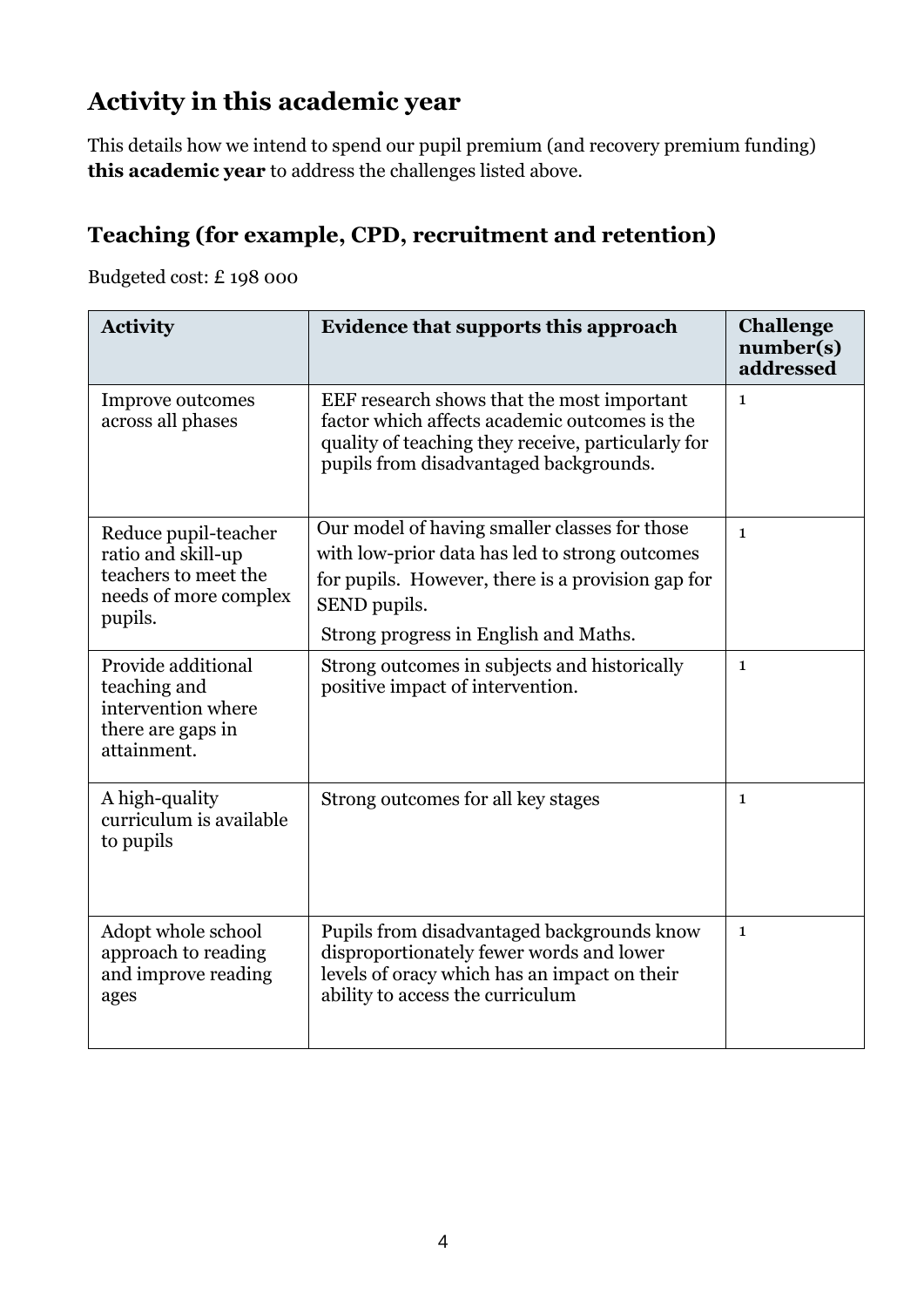#### **Targeted academic support (for example, tutoring, one-to-one support structured interventions)**

Budgeted cost: £ 300 000

| <b>Activity</b>                            | <b>Evidence that supports this approach</b>                                                                                                                                                                                                                                                                                                                                                                                                                                                                                                         | <b>Challenge</b><br>number(s)<br>addressed |
|--------------------------------------------|-----------------------------------------------------------------------------------------------------------------------------------------------------------------------------------------------------------------------------------------------------------------------------------------------------------------------------------------------------------------------------------------------------------------------------------------------------------------------------------------------------------------------------------------------------|--------------------------------------------|
| Provision for pupils<br>with complex needs | Services outside of school are not always able to<br>provide support for the pupils and their<br>families. Our intimate knowledge, gained<br>through working close with pupils and their<br>families and through our Inclusion support,<br>means we can provide an extra layer of help.                                                                                                                                                                                                                                                             | $\overline{2}$                             |
| One to one Tutoring                        | EFF says that "on average, one to one tuition is<br>very effective at improving pupil outcomes. One<br>to one tuition might be an effective strategy for<br>providing targeted support for pupils that are<br>identified as having low prior attainment or are<br>struggling in particular areas."                                                                                                                                                                                                                                                  |                                            |
| Homework clubs                             | EFF: "surveys in England suggest that pupils<br>from disadvantaged backgrounds are less likely<br>to have a quiet working space, are less likely to<br>have access to a device suitable for learning or<br>a stable internet connection and may receive<br>less parental support to complete homework<br>and develop effective learning habits. These<br>difficulties may increase the gap in attainment<br>for pupils from disadvantaged backgrounds<br>Homework clubs can help to overcome these<br>barriers by offering pupils the resources and | $\mathbf{1}$                               |
|                                            | support needed to undertake homework or<br>revision."                                                                                                                                                                                                                                                                                                                                                                                                                                                                                               |                                            |
| Laptop provision                           | EFF: "surveys in England suggest that pupils<br>from disadvantaged backgrounds are less<br>likelyto have access to a device"<br>Enable pupils to extend their learning beyond the<br>classroom and support the development of more<br>independent learning, accelerating the closing of<br>gaps in their learning<br>Provide teachers with more time in the classroom<br>for high leverage activity and reduce the time<br>spent marking and monitoring home learning                                                                               | $\mathbf{1}$                               |
| Phonics training                           | Adds an additional five months progress over<br>the course of the year                                                                                                                                                                                                                                                                                                                                                                                                                                                                              | 1                                          |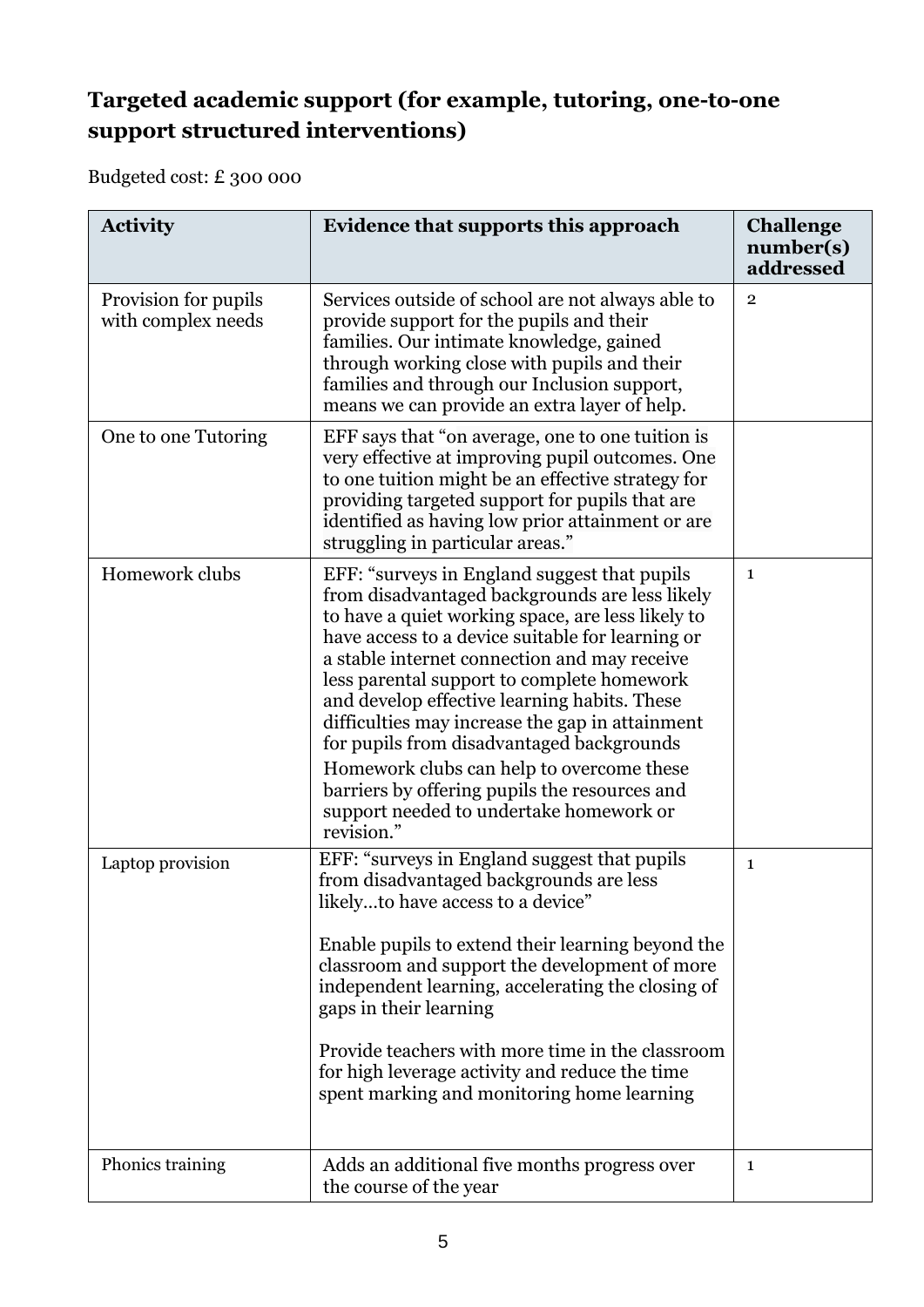### **Wider strategies (for example, related to attendance, behaviour, wellbeing)**

Budgeted cost: £ 62 500

| <b>Activity</b>                                                  | <b>Evidence that supports this</b><br>approach                                                                       | <b>Challenge</b><br>number(s)<br>addressed |
|------------------------------------------------------------------|----------------------------------------------------------------------------------------------------------------------|--------------------------------------------|
| Provision of<br>enrichment and<br>extra-curricular<br>activities | Need for increased social and cultural<br>exposure, as well as boosting<br>confidence, well-being and self<br>esteem | $\overline{2}$                             |
| Increase pastoral<br>leadership                                  | Increased capacity ensures pupils<br>with complex needs are provided with<br>more focus.                             | $\overline{2}$                             |

### **Total budgeted cost: £** 560,500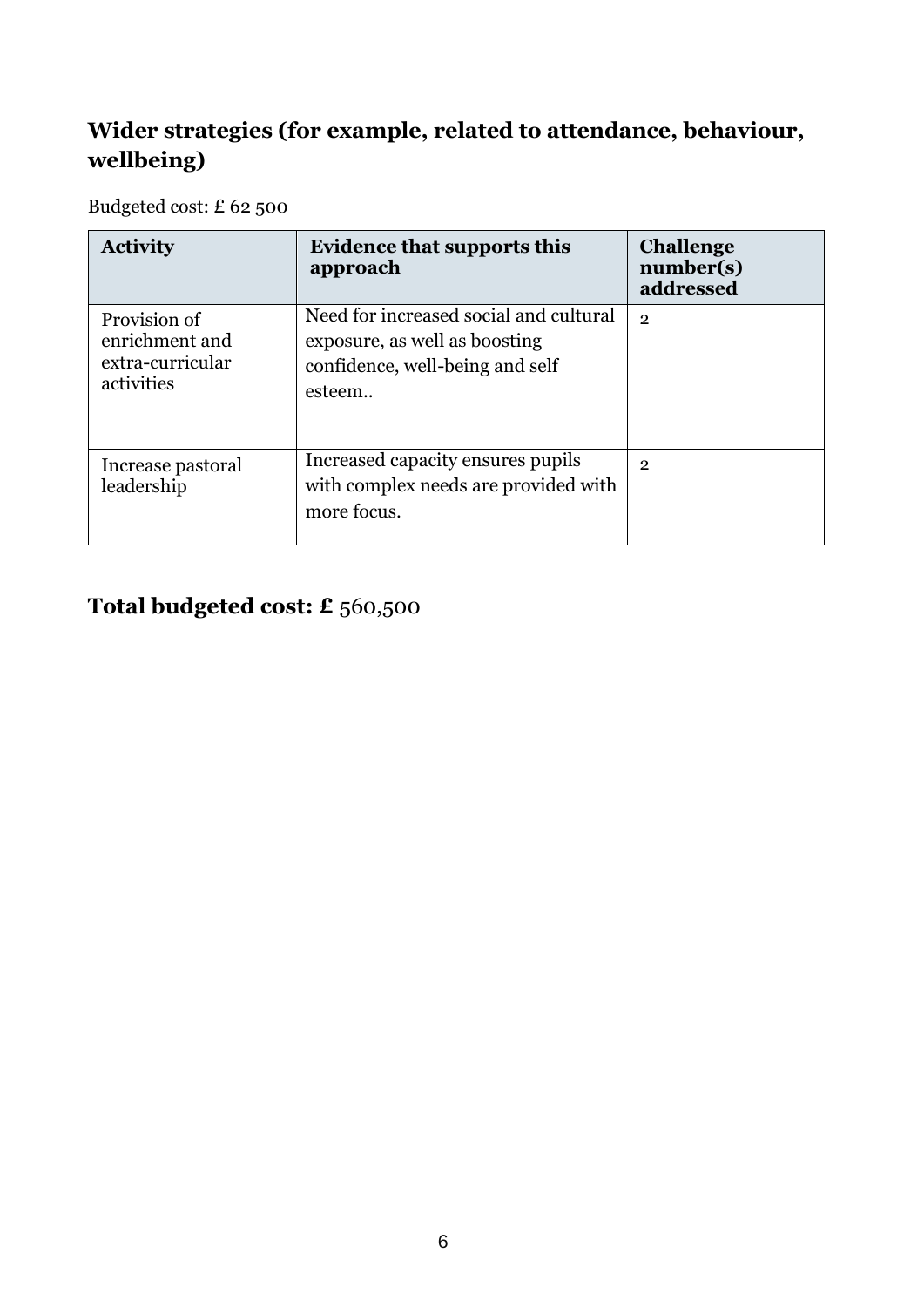# **Part B: Review of outcomes in the previous academic year**

### **Pupil premium strategy outcomes**

This details the impact that our pupil premium activity had on pupils in the 2020 to 2021 academic year.

#### • **Reduce pupil-teacher ratio:**

- LPA pupils continue to make the most progress.
- The lockdown period also showed that greater support is needed in ensuring pupils are able to access materials at home.
- All pupils have secured high quality destinations.
- **A high quality curriculum is available to pupils:**
	- We were able to continue this through the lockdown and were able to provide high quality teaching while in this period.
	- We did have strong outcomes in internal data at the end of the year.
	- 60% of pupils from Year 11 attend our sixth form. 100% of these do Level 3 courses.

#### • **Provision for pupils with complex needs:**

- Our provision in lockdown was especially effective as shown through:
	- 1) High levels of engagement in online lessons: Tutor time was consistently attended by over 90% of pupils, while lessons similarly were regularly at 90% or above in all year groups.
	- 2) A higher proportion of vulnerable pupils attending school as we extended the group that was invited beyond CiN and CP. 164 were invited to attend and over 60% of these attended regularly.
	- 3) As a result, many vulnerable pupils were provided with onsite, face to face teaching in a calm and purposeful environment.

#### • **Provision of enrichment and extra-curricular activities:**

Despite the lockdown we had a great deal of success in this area.

- A long jump facility was installed which shifted the focus culturally to sport and sporting excellence.
- Large numbers tried out for and joined our Elite Players Programme (over 100), offered to years 7 to 9, which focused on sporting excellence, providing a whole new group of pupils with a path to success. 66 of those who participated in the trials were selected to continue with the programme.
- In the Summer, having entered for the first time, we achieved national success in the English Schools Track and Field Cup, scoring the fifth highest score in the country.